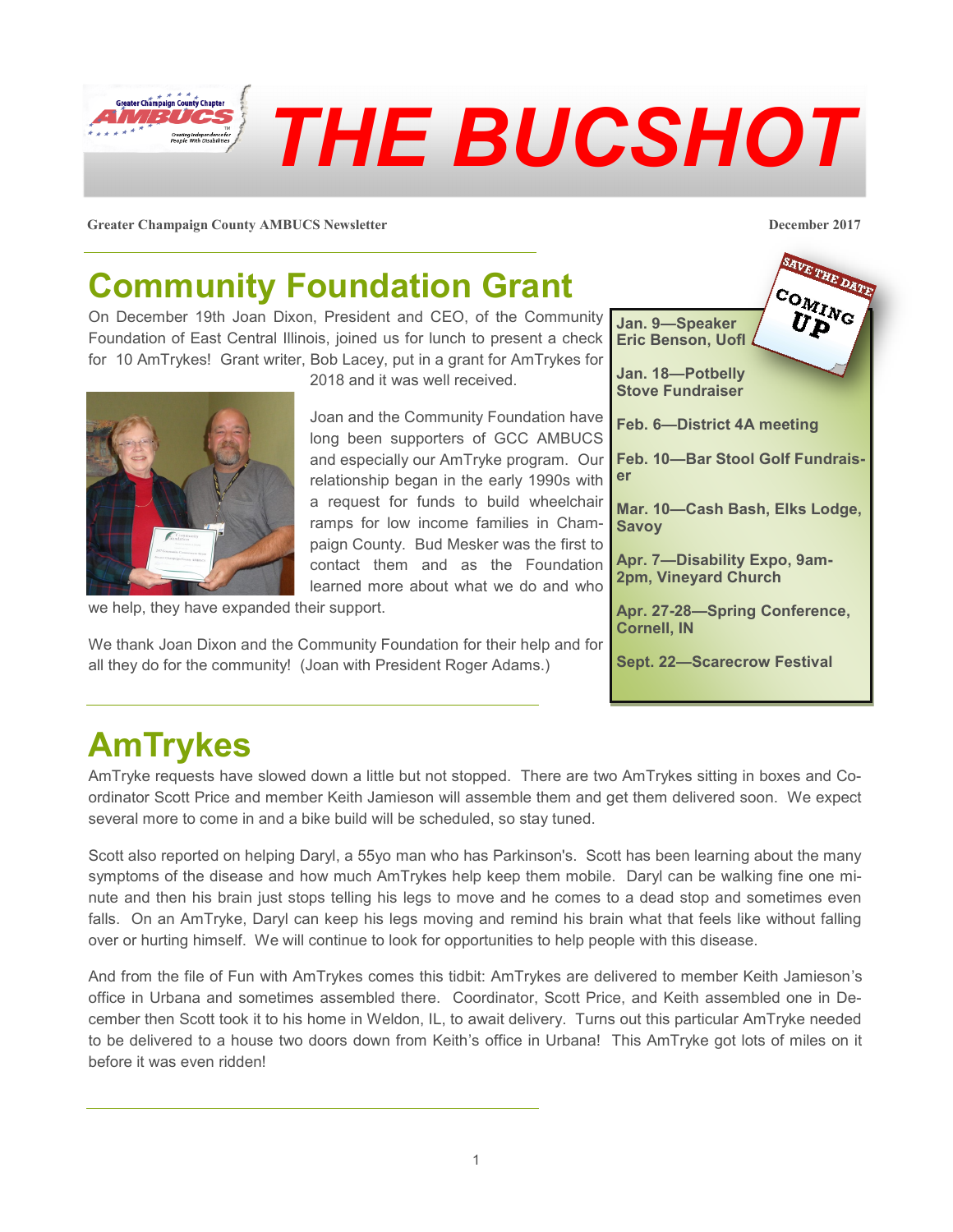# **District 4A Meeting**

Some of the members of District 4A got together at Rich's Deluxe in Danville to discuss district issues. The biggest topic was beginning a discussion about dissolving the District. Originally, districts were established to provide communication between Regions, National, and the members. Due to the explosion of email and social media, communication can be done almost instantly from National directly to the members. A lot of the jobs done by District officers are just not needed anymore and National no longer requires a new Chapter to be a member of a District. Several of the districts have disbanded and just work within a Region.



Two issues must be addressed before a decision is made about disbanding: what will happen to the District AmTryke trailer and what will happen with the money in the District's account?

GCC AMBUCS member, Ray Griest and Danville Chapter member, Donna Carleton-Vish, will work on a plan for the AmTryke trailer. Our trailer is the premier trailer and may be used as a prototype for other trailers across the country, most of which will be "owned" by the Regions. National will give monetary support to the Regions for the trailers but the trailers will be maintained by members of a designated Chapter. The work is just beginning on the plan but Ray and Donna hope to have some details settled soon.

During the meeting, the District voted to give gift cards to **Johnson Trailer Sales**, Ogden, IL, for their help with the AmTryke trailer maintenance. Various parts on the trailer need routine maintenance and owner, Lynn Johnson, donated all the work and parts. Ray Griest asked the District to say thank you for the help with the gift cards. Community support for our organization is amazing!

Our next District meeting will be on February 6th, 6pm, at El Toro in St. Joseph. Everyone is welcome!

#### **Potbelly Stove Sandwich Shop Fundraiser**

Our next fundraiser at Potbelly Stove will be on January 18th, from 5-8pm. The shop donates a percentage of each sale to AMBUCS. We apply those funds to AmTrykes and have purchased several. Come join us and have some great food! Tell your friends and family!

### **Speaker: Katie Shumway**

Katie Shumway stopped by our lunch meeting to tell us about the Univ. of Illinois Learning Lab. This lab arranges for students in various disciplines to work with groups and companies in the area. For example, students from the College of Business would work with companies and groups to write business plans. Students in the social sciences would work on Social Media projects like Web sites and Facebook pages. The students use these projects for credit in their classes. Groups get help on the projects they need done and the students get credit and real-world experience; win-win. GCC AMBUCS members are asked to keep this in mind when leading various Chapter projects.